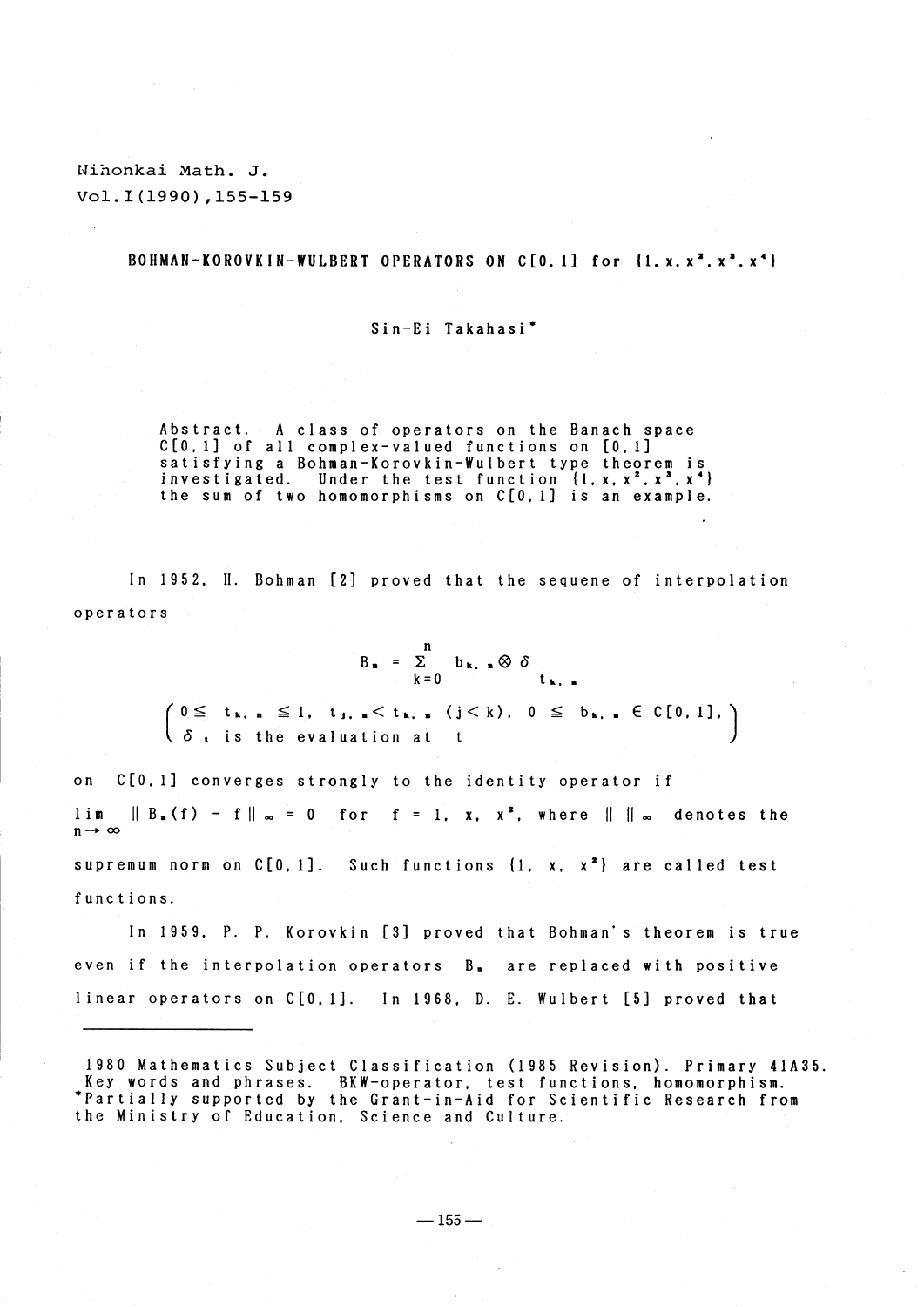Korovkin's theorem is true even if the positivity assumption on the operators is replaced with the operator norm condition on which the sequence of operator norms converges to one. Then given a subset F of  $C[0, 1]$ , it will be valuable to investigate a class of operators  $T$  on  $C[0, 1]$  such that if  $\{T_{\lambda}\}\$  is any net of bounded linear operators on  $C[0, 1]$  with  $\lim_{\lambda} \|T_{\lambda}\| = \|T\|$  and  $\lim_{\lambda} \|T_{\lambda}f - f\| = 0$  for all  $f \in F$ . then  ${T_{\lambda}}$  converges strongly to T, i.e.,  $\lim_{\lambda} \|T_{\lambda}f - Tf\| = 0$  for all f E C[0,1]. We call such T a Bohman-Korovkin-Wulbert (BKW) operator on C[0.1] for the test functions F. Therefore the Korovkin-Wulbert approximation theorem asserts that the identity operator on  $C[0, 1]$  is BKW for the test functions  $\{1, x, x^2\}$ . The author  $[4]$  showed that every homomorphism of C[0,1] into itself is BKW for the test functions  $\{1, x, x^2\}$ . However the sum of two homomorphisms of C[0.1] into itself is not in general BKW even for test functions  $\{1, x, x^2, x^3\}$ . In fact the sum of one-dimensional homomorphisms  $1\otimes \delta_{1/2}$  and  $1\otimes \delta_{2/2}$ is not BKW for  $\{1, x, x^2, x^3\}$ . This can be observed from the following facts:

$$
\|\frac{1}{9}(1\otimes \delta_{\bullet}) + \frac{16}{9}(1\otimes \delta_{1/2}) + \frac{1}{9}(1\otimes \delta_{1})\| = \|1\otimes \delta_{1/2} + 1\otimes \delta_{2/3}\|
$$
  
= ?

and

$$
\left(\frac{1}{9}(1\otimes \delta_{0}) + \frac{16}{9}(1\otimes \delta_{1/2}) + \frac{1}{9}(1\otimes \delta_{1})\right)(x^{2}) = (1\otimes \delta_{1/2} + 1\otimes \delta_{2/2})(x^{2})
$$
  
=  $(1/3)^{2} + (2/3)^{2}$ 

for each  $m = 0, 1, 2, 3$ .

Then what is a family of test functions for which the sum of two homomorphisms is always BKW ? The following result gives an answer of this question.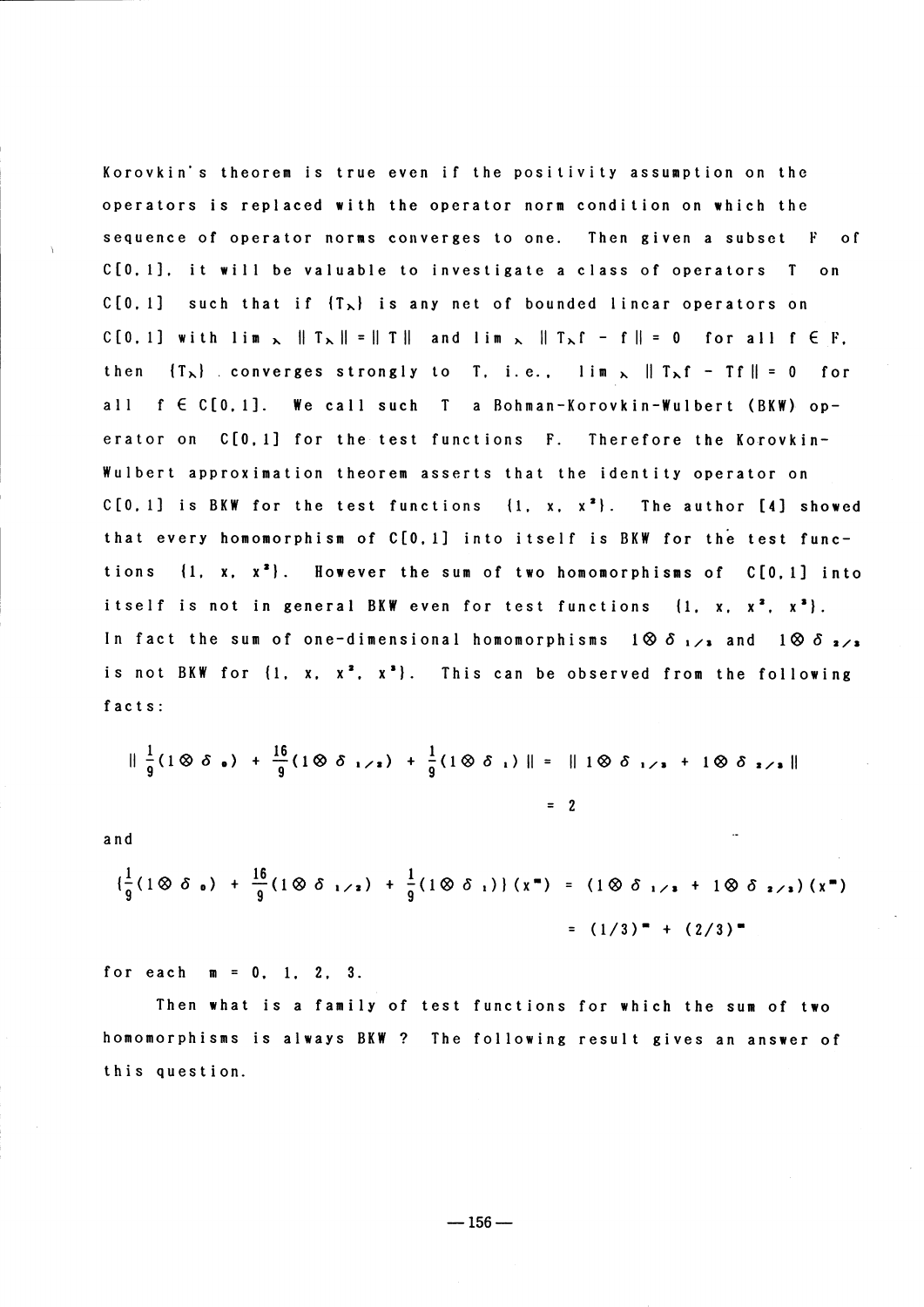Theorem. If  $T_1$  and  $T_2$  are two homomorphisms of  $C[0, 1]$  into itself, then  $T_1 + T_2$  is a BKW-operator for the test functions  $\{1, x, x^2, x^3, x^4\}.$ 

To show this we need the following lemma which is observed in [4, Lemma 1] or [1, Corollary 1.2].

Lemma. Let M[0,1] be the space of all bounded regular Borel measure on [0,1], F a subset of C[0,1] and T a bounded linear operator on  $C[0,1]$ . Suppose that for any  $t \in [0,1]$ ,  $||T^* \delta || = ||T||$  and  $T^* \delta$ , is the only measure in M[0.1] which extends  $T^* \delta$ , F and which norm is less than  $||T^*\delta_+||$ . Then any net  $|T_{\lambda}|$  of bounded linear operators on C[0, 1] such that  $\lim_{x \to 0} \|T_{\lambda}\| = \|T\|$  and  $\lim_{x \to 0} \|T_{\lambda}f - Tf\| = 0$  $(f \in F)$  converges strongly to T.

Proof of Theorem. We can assume that  $T_1 \neq 0$  and  $T_2 \neq 0$ . Then it suffices from the above lemma to show that the following properties hold for any  $t \in [0, 1]$ :

 $(1)$  $\| (T_1 + T_2)^* \delta_1 \| = \| T_1 + T_2 \|$ .

If  $\mu$   $\in$  M[0, 1],  $\|\mu\| \leq \| (T_1 + T_2)^* \delta \|$  and  $\mu$   $(x^*) = (T_1 x^*) (t) +$  $(2)$  $(T_2 x^m)$  (t)  $(0 \le m \le 4)$ , then  $\mu = (T_1 + T_2)^* \delta$ .

Here  $T^*$  denotes the adjoint operator of  $T$ ,  $\delta$ , the Dirac measure concentrated at t. To do this let  $t \in [0, 1]$  and set  $t_1 = \varphi_1(t)$ ,  $t_2 =$  $\varphi_2(t)$ , where  $\varphi_1$  and  $\varphi_2$  denote the representation functions of T<sub>1</sub> and Then  $(T_1 + T_2)^* \delta_t = \delta_t + \delta_t$  and hence T<sub>2</sub>, respectively.  $\| (T_1 + T_2)^* \delta_1 \| = \| T_1 + T_2 \| = 2$ , and (1) was shown. Now suppose that  $\mu \in M[0,1], || \mu || \leq 2, \mu (1) = 2$  and  $\mu (x^*) = t_1^* + t_2^* (1 \leq n \leq 4).$ Then  $\mu$  is positive and  $\mu$  ( $(x - t_1)^2(x - t_2)^2$ ) = 0. Hence the support of  $\mu$  is contained in  $\{t_1, t_2\}$ . Therefore a simple calculation implies that  $\mu = \delta_{t_1} + \delta_{t_2}$  and so (2) was shown.  $Q. E. D.$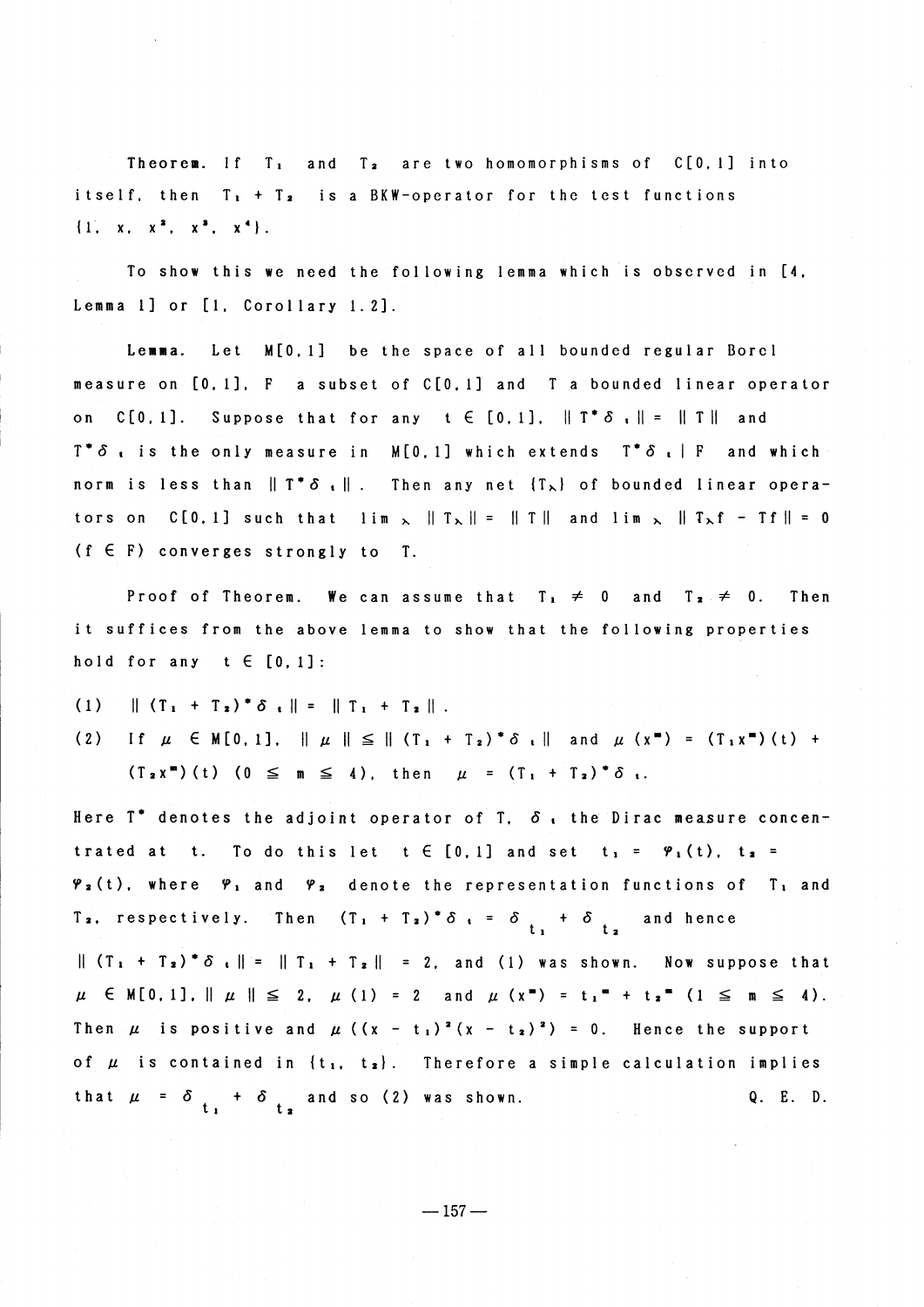Remark 1. By a similar method used in the proof of Theorem, we have that  $1 \otimes \delta_0 + 1 \otimes \delta_1$  is BKW for  $\{1, x, x^2\}$  and that for any homomorphism T of C[0,1] into itself.  $1 \otimes \delta_0 + T$ ,  $1 \otimes \delta_1 + T$  are BKW for  $\{1, x, x^2, x^3\}$ . Then it will be valuable to investigate a pair of two homomorphisms whose sum is BKW for  $\{1, x, x^2\}$  or  $\{1, x, x^2, x^3\}$ .

Remark 2. For the  $n$ -case, we have that if  $T_1, \ldots, T_n$  are homomorphisms of  $C[0, 1]$  into itself, then  $T_1 + \ldots + T_n$  is a BKW-operator for the test functions  $\{1, x, \ldots, x^{2n}\}$ . In fact note that if  $t_1, \ldots, t_n \in$ [0.1] and  $\mu \in M[0,1]$  such that  $\mu(x^*) = \sum_{k=0}^{n} t_k$  (m = 0.1...., 2n), then  $\mu$  ( $\prod_{k=0}^{n}$  (x - t<sub>k</sub>)<sup>2</sup>) = 0 and hence  $\mu$  =  $\sum_{k=0}^{n}$   $\delta$  is the only measure in M[0.1] which extends  $\mu$  | {1, x, ...,  $x^{2n}$ } and which norm is less than  $n$  (=  $\parallel \mu \parallel$ ). Therefore the desired result follows from the similar method used in the proof of Theorem.

## References

- [1] F. Altomare, On the universal convergence sets, Annali di Matematica, 138 (1984), 223-243
- [2] H. Bohman, On approximation of continuous and of analytic functions, Ark. Mat., 2(1952), 43-56.
- [3] P. P. Korovkin, Linear Operators and Approximation Theory, Hindustan Pub., Delhi, India, 1960.
- [4] S.-E. Takahasi, Korovkin type theorem on C[0,1], Approximation, Optimization and Computing: Theory and Applications, A. G. Law and C. L. Wang (eds.), Elsevier Science Publishers, B. V. (North-Holland), 1990, p. 189-192.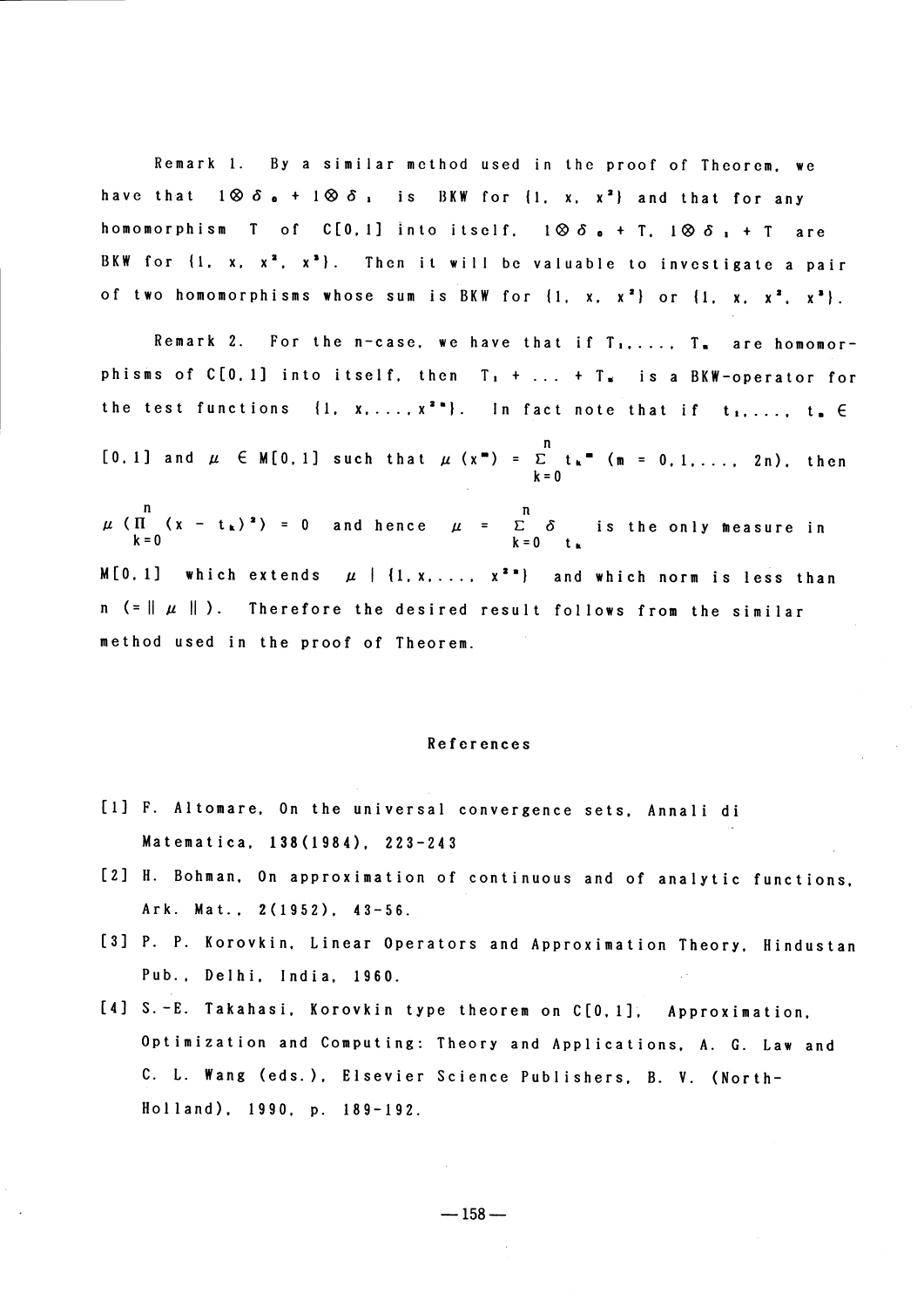[5] D. E. Wulbert, Convergence of operators and Korovkin's theorem. J. Approximation Theory, 1(1968), 381-390.

Sin-Ei Takahasi Department of Basic Technology<br>Applied Mathematics and Physics Faculty of Engineering Yamagata University<br>Yonezawa 992, Japan

Received Feburuary 28, 1990